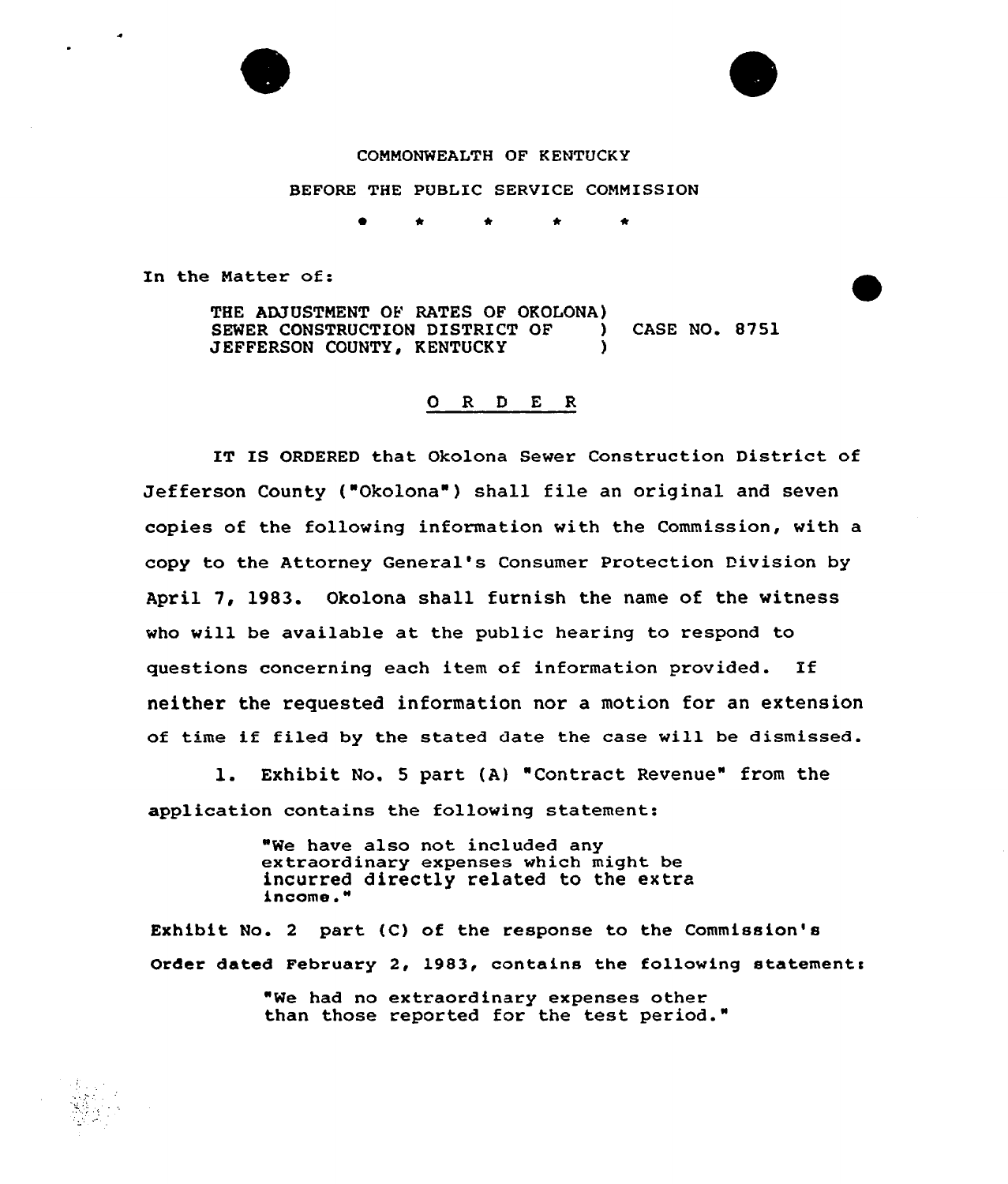Provide <sup>a</sup> list of the extraordinary expenses and the account charged for the test period.

2. The response to the Commission's Order dated February 2, 1983, includes an Exhibit No. 28 "Contract Revenue Attributed to Emergency Sewer Problems." Within this exhibit is an analysis of the sources of contract revenue for the test period. In reference to contract revenue and the analysis provide the following:

- a. Copies of contracts with those entities listed in the analysis and with any other parties from which Okolona derives contract revenue.
- b. The basis, complete with any calculations and assumptions used in arriving at monthly fees charged to those parties receiving services charged to contract revenue.
- c. <sup>A</sup> breakdown of the total costs to Okolona in connection with services provided under contract revenue and the account charged for the test period. Amounts under 8100 may be grouped within a common classification.

3. The response to the Commission's Order dated February

2, 19S3, includes an Exhibit No. <sup>5</sup> "Miscellaneous Fees."

Provide the following concerning this item.

- a. <sup>A</sup> breakdown of the costs incurred from these constuction activities and the account charged for the test period. Amounts under 8100 may be grouped within a common classification.
- b. Has any new construction occurred within the district subsequent to the test period2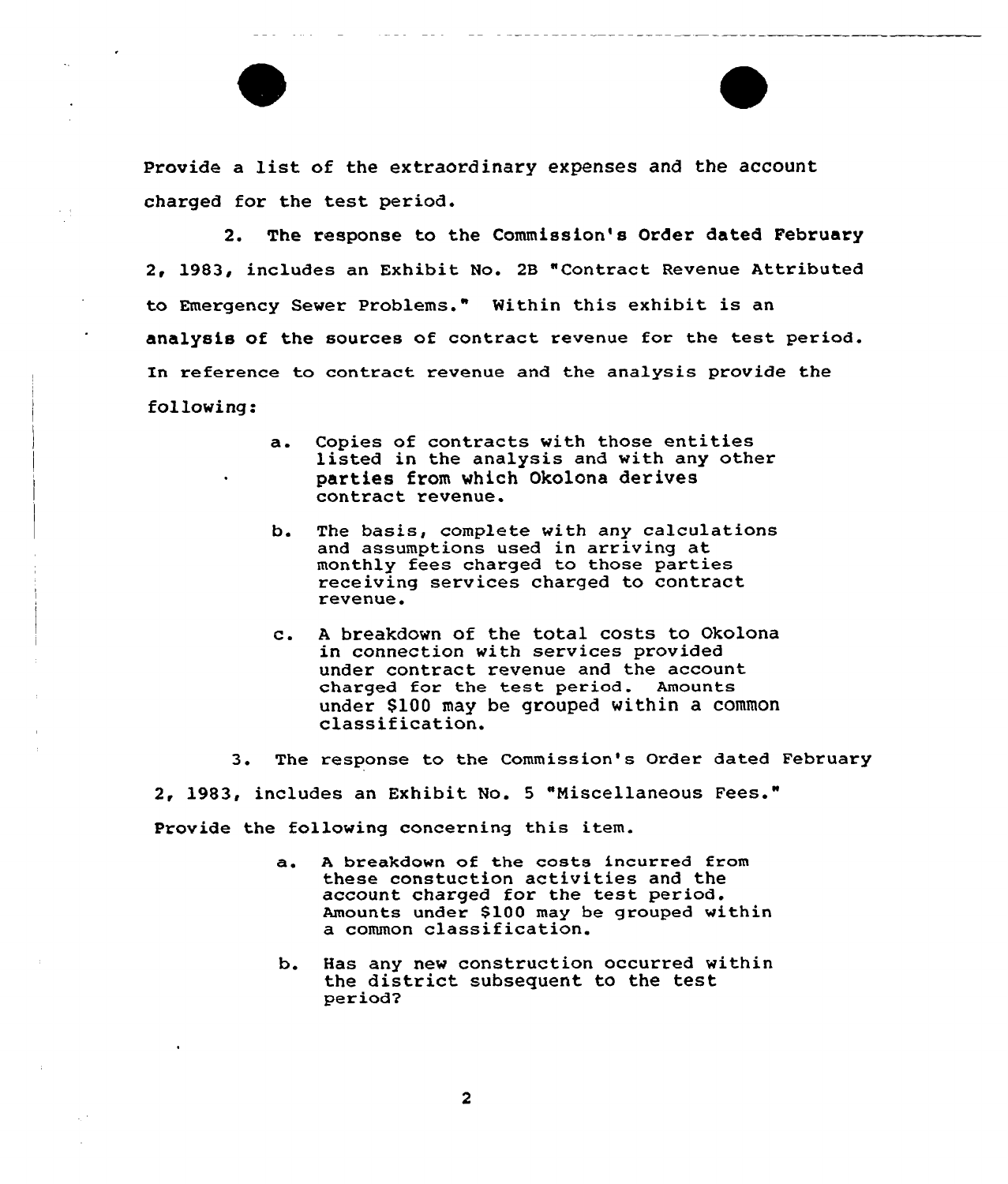

c. If so, provide <sup>a</sup> description of the construction, the cost to Okolona, the date, and the amount of any fees received.

4. Exhibit No. <sup>5</sup> from the application reflects an adjustment to increase test period salaries and wages by 419,603. The explanation for this proposed adjustment states that it is based on <sup>a</sup> 11.5 percent pay increase effective December 1, 1982, and the proposed addition of 1.5 men to the current work farce. Exhibit No. <sup>7</sup> of the response dated Narch 1, 1983, reflects that a 11.5 percent pay increase would result in an annual increase of approximately \$12,511 to test period salary and wage expense and Exhibit No. 9 from the same response reflects that adding 1.5 men to the work force results in an increase of \$15,600. The two items reflect a total increase of \$ 28,111. Provide an explanation for the difference between this amount and the amount of the proposed adjustment.

5. Provide the basis used in fixing the monthly commissioner fees.

6. Provide the name and address of each of the Commissioners of Okolona along with his or her personal mailing address. If, during the course of these proceedings, any changes occur in board membership, provide an update to this request.

1. In reference to Exhibit No. 13 from the response to the Commission's Order dated February 2, 1983, provide the followingr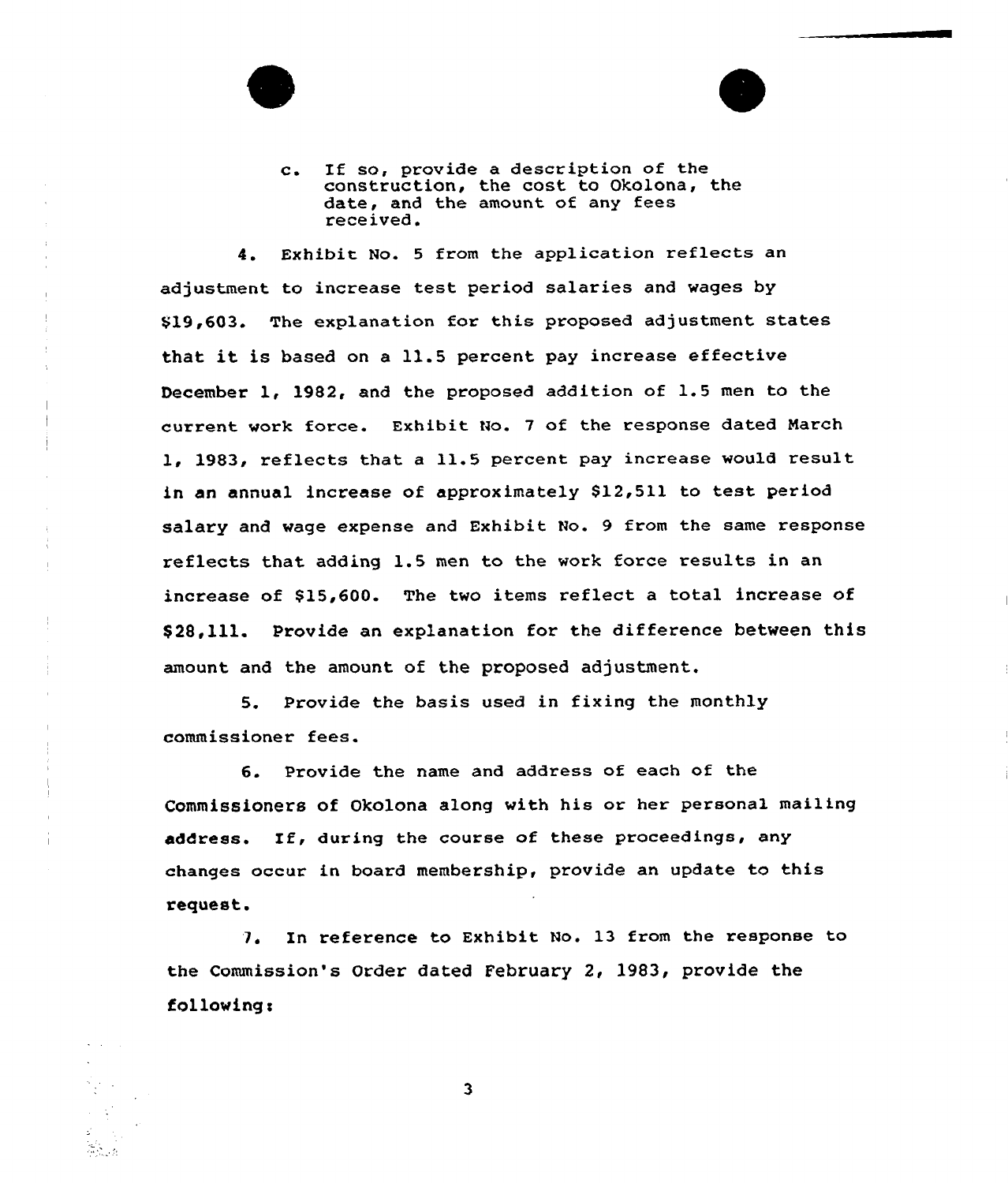



b. Does the expenditure for the "Gorman Rupp Triplex High Temperature Contro1 System" represent a new or replacement item?

8. Exhibit No. <sup>14</sup> of the response to the Commission's Order dated February 2, 1983 reflects the fo1lowing expenditures for repairs and maintenance for the calendar years indicated:

| 1979 | \$33,573 |
|------|----------|
| 1980 | 30,367   |
| 1981 | 52,369   |

The operating statement filed with the application reflects that repairs and maintenance totalled \$ 24,577 for the test period. Provide an explanation for the significant flucuation in this account for the periods indicated.

9. Are there any amounts included within test period repairs and maintenance which are extraordinary or non-recurring in nature?

10. Exhibit No. 15 of the response to the Commission's Order dated February 2, 1983, reflects that the 8500 projected expenditure for lab analysis of the lagoons is too low and should be adjusted to a total of \$5,075. Provide the following concerning this item.

> a. What is the purpose of this analysis? b. How often will the analysis be performed?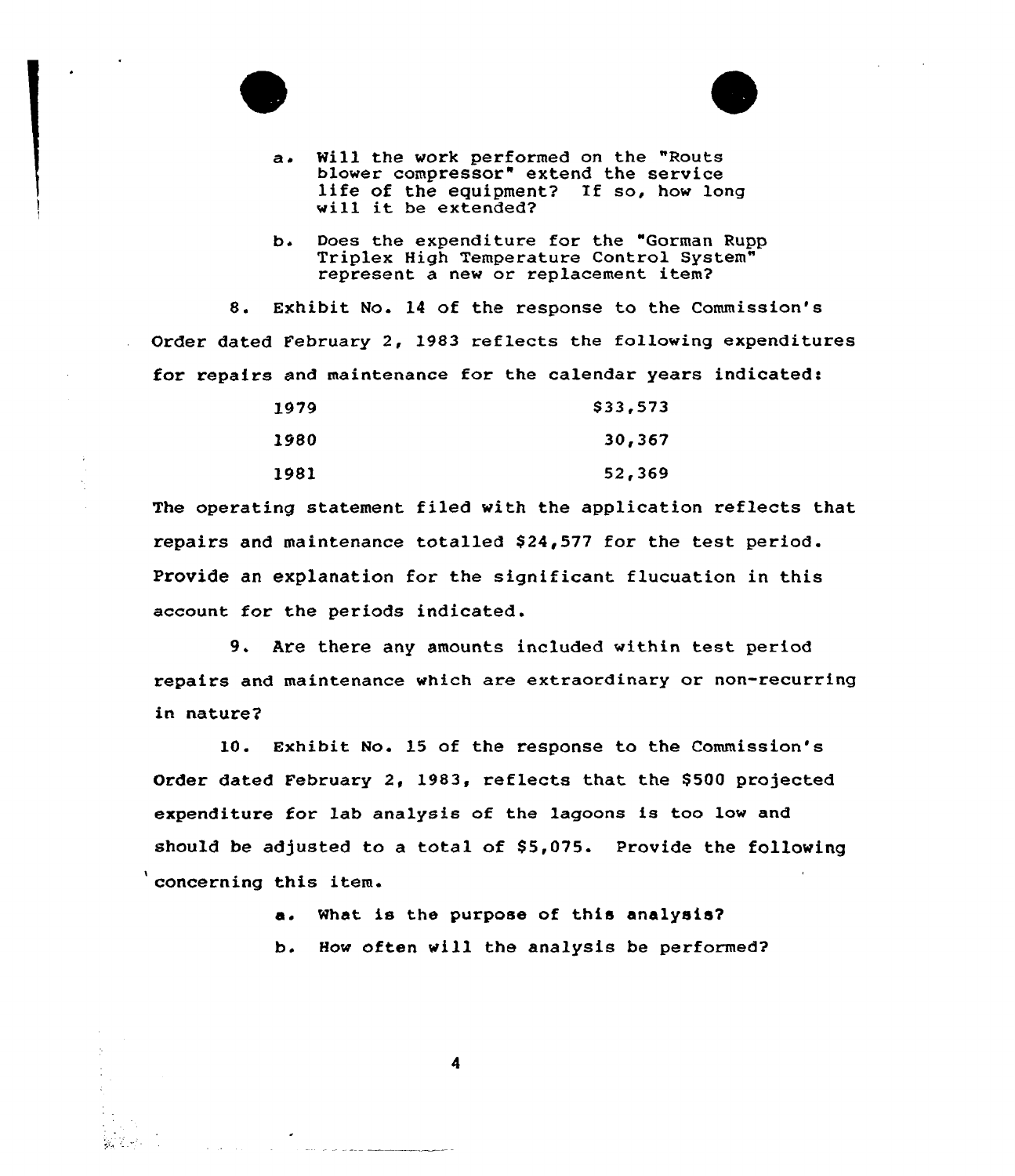

and the state of the state of the



- c. What effect will this proposed change have on the rates proposed by Okolona7
- d. Will any of these costs be reoccurring7 If so how much and how often7
- e. Were bids taken for the cost of this analysis?

ll. Es Okolona aware of the Commission's policy to compute depreciation expense on the basis of the original cost of plant in service less contributions in aid of construction7

Are you in agreement with this Policy?

If not, please explain.

12. Exhibit No. 17 of the response to the Commission's Order dated February 2, 1983, included the following expenditures for meetings seminars, education, etc.

| 7/82 | Louisville | \$273       |
|------|------------|-------------|
| 8/82 | Louisville | <b>S283</b> |

Provide a detailed breakdown for each of these expenditures.

13. Provide copies of contracts between Okolona and those parties which provide professional services under a retainer arrangement. If <sup>a</sup> contract is not available provide complete details of the services to be provided for the retainer.

14. Exhibit 188 of the response to the Commission's Order dated February 2, 1983, includes an invoice dated August 19, 1982, from an accounting firm for services provided from April, 1982 to July 1982. The invoice reflects a total charge of \$553. The services provided are described as follows: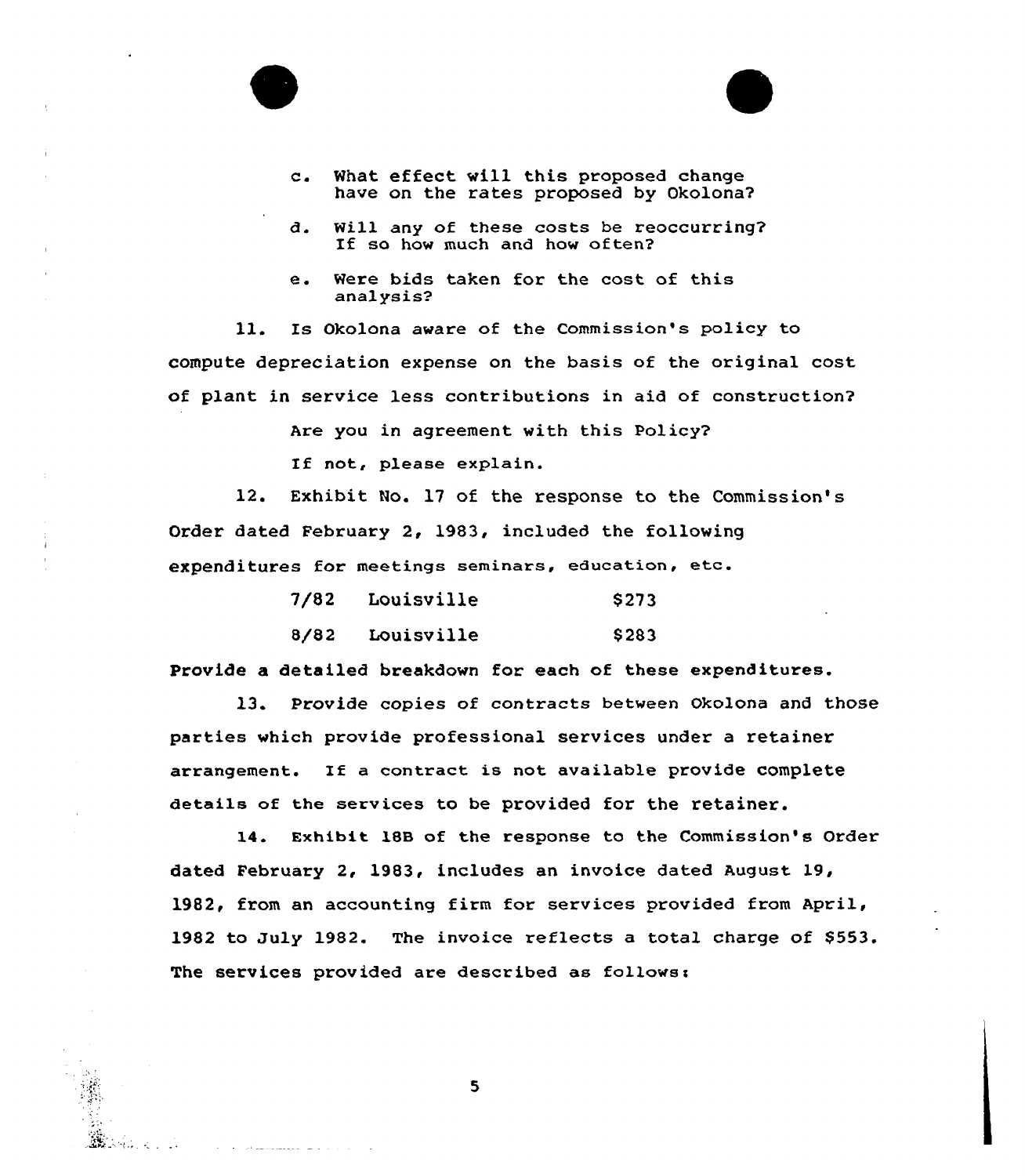Discussions with bond counsel and review of opinion letter related to bond reserves."

"Review of status of accounting records through June 30, 1982."

How often are these services required?

15. Provide the basis for amortizing rate case expense from Exhibit No. 5 of the application over a 3-year period.

16. Provide copies of the contracts for engineering, accounting and legal services to be provided to Okolona in this rate case.

17. Exhibit No. 19 of the response to the Commission's Order dated February 2, 1983 included an estimate of the number of hours to be charged to Okolona for engineering, accounting and legal services for this rate case. Provide the basis for the estimated hours.

18. Exhibit No. 25 of the response to the Commission's Order dated February 2, 1983, includes two bids concerning the overhauling of aeration system no. 1 and no. 2. One of the bids totalled  $$43,525$  and the other bid totalled  $$72,084$ . Item No. 16 of Exhibit No. <sup>5</sup> from the application reflects a proposed adjustment, of \$5,000 for this work. Provide an explanation for the difference in the amounts.

19. The response to the Commission's Order dated February 2, 1983, includes an Exhibit No. 10 "Blue Cross-Blue Shield Costs" and an Exhibit No. 15 "Testing Costs." Both Exhibits include vendor confirmations for proposed adjustments to test period expenses. Provide the basis for the percent figure used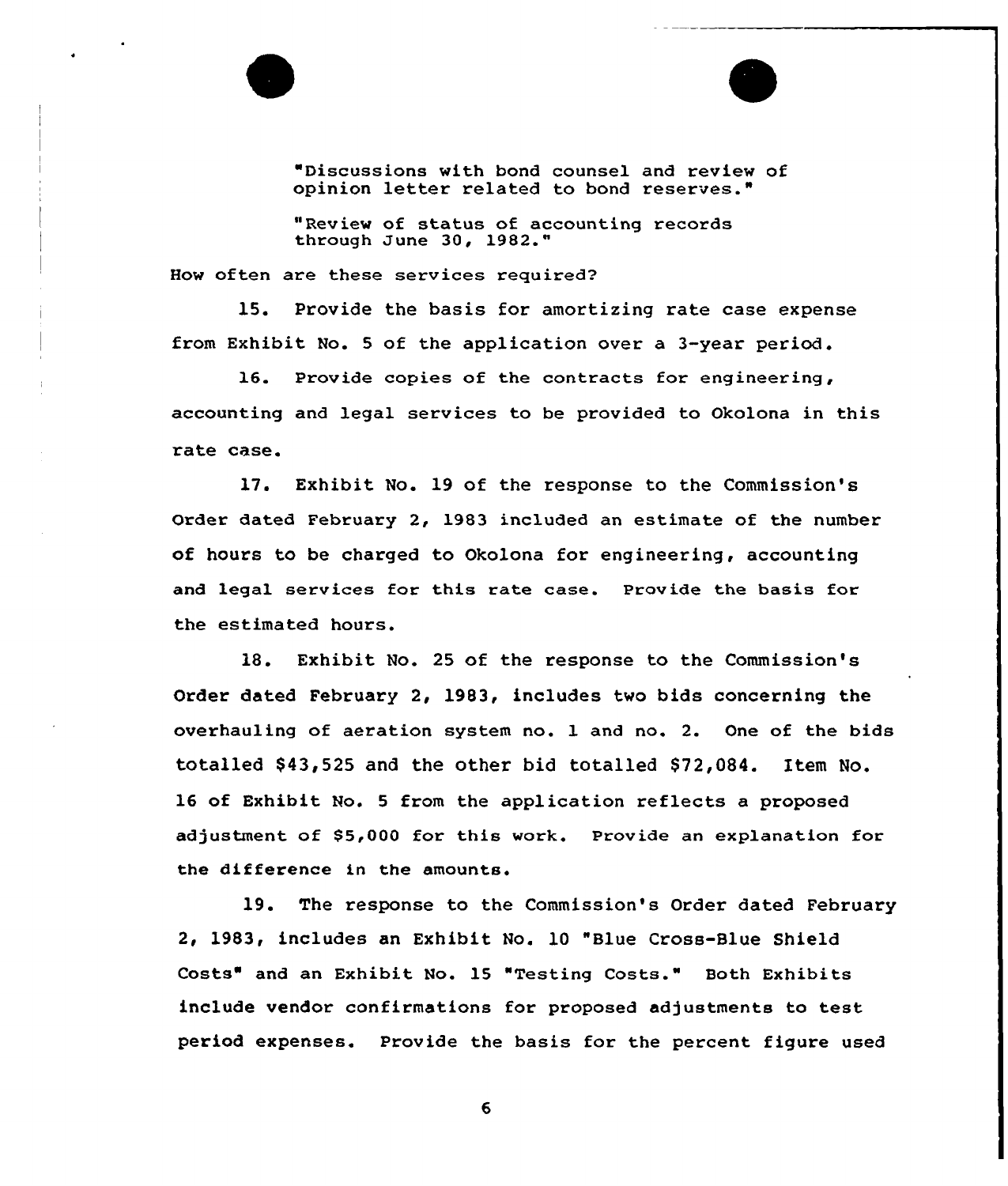



in the confirmations and evidence of actual increases in these expenses.

20. The response to the Commission's Order dated February 2, 1983, includes an Exhibit No. <sup>26</sup> "Test Period Operating Statement Adjustments." The Exhibit includes vendor confirmations for proposed adjustments to the following test period expenses:

- a. Chemicals
- b. Vehicle Expense
- c. Repairs and Naintenance
- d. Accounting

Provide the basis for the percent figure used in the confirmations and evidence of actual increases in these expenses.

21. The response to the Commission's Order dated February 2, 1983, includes an Exhibit No. 26C "Office Expense." The exhibit reflects a different proposed adjustment to test period office expense than the proposed adjustment of \$164 listed within the application. Item No. 26 of the Order dated February 2, 1983, requested the basis for the adjustment proposed within the application. Provide the basis for the adjustment proposed within the application or if the adjustment is to be amended provide the amount and the basis for any amendment to the proposed adjustment.

22. In reference to exhibit No. 3 "Transfer of Assessments to Cover Administrative Charges" of the response to

 $\overline{\mathbf{z}}$